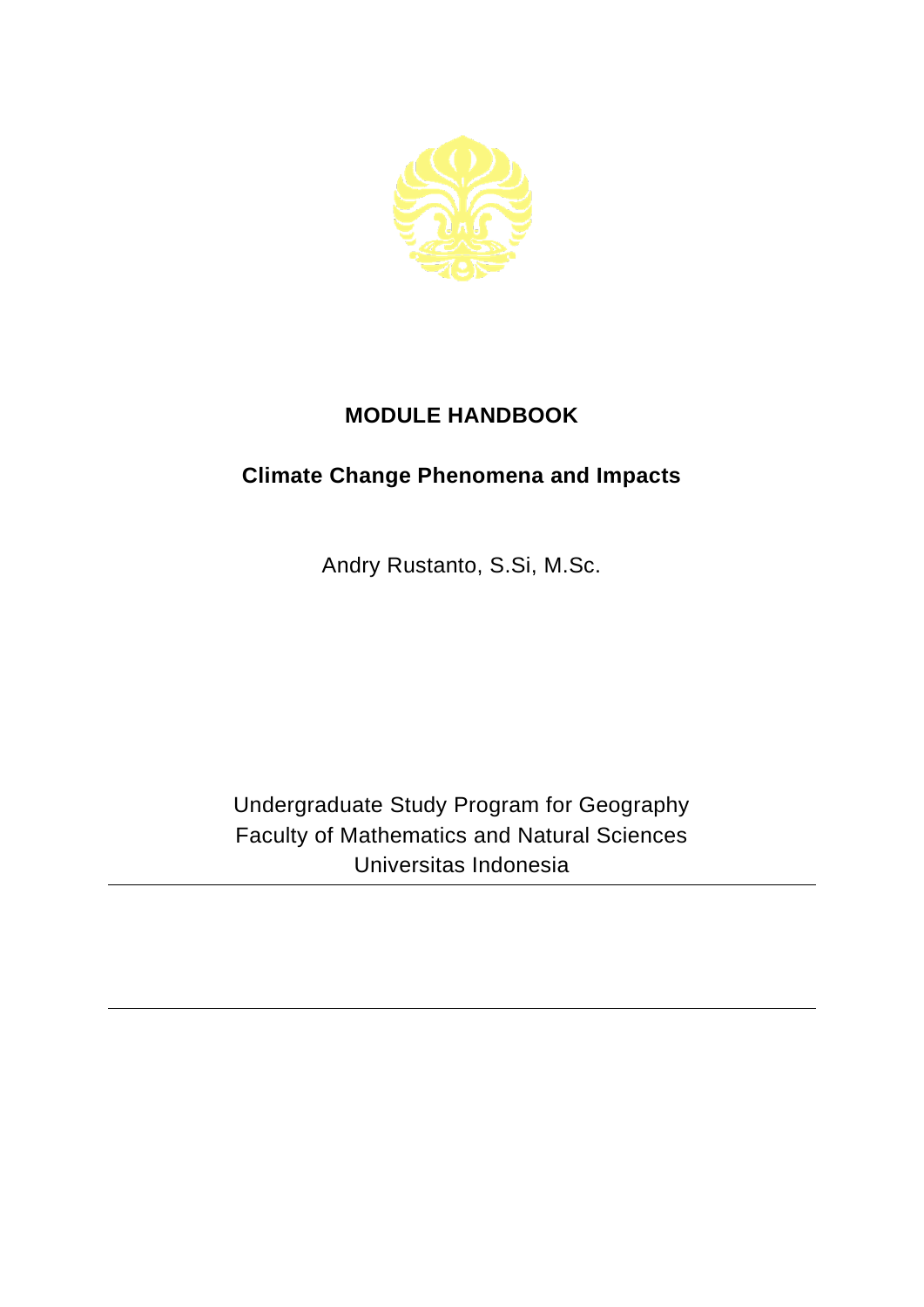| Module designation                                                 | Climate Change Phenomena and Impacts                                                                                                                                                                                                                                                                                                                                                                                                                         |
|--------------------------------------------------------------------|--------------------------------------------------------------------------------------------------------------------------------------------------------------------------------------------------------------------------------------------------------------------------------------------------------------------------------------------------------------------------------------------------------------------------------------------------------------|
| Semester(s) in which the module is<br>taught                       | Fifth (5th) Semester                                                                                                                                                                                                                                                                                                                                                                                                                                         |
| Person responsible for the module                                  | Andry Rustanto, S.Si, M.Sc.                                                                                                                                                                                                                                                                                                                                                                                                                                  |
| Lecturer                                                           | Nurul Sri Rahatiningtyas, S.Si., M.Si.<br>1.<br>Faris Zulkarnain, S.Si., M.T.<br>2.<br>Andry Rustanto, S.Si, M.Sc.<br>3.<br>4.                                                                                                                                                                                                                                                                                                                               |
| Language                                                           | Bahasa Indonesia                                                                                                                                                                                                                                                                                                                                                                                                                                             |
| Relation to curriculum                                             | Elective                                                                                                                                                                                                                                                                                                                                                                                                                                                     |
| Teaching methods                                                   | Student-centered Learning and combination with Cooperative Learning                                                                                                                                                                                                                                                                                                                                                                                          |
| Workload (incl. contact hours, self-<br>study hours)               | Lectures: 150 minutes per week per semester<br>1.<br>Assignment: 180 minutes per week per semester<br>2.<br>Independent study: 180 minutes per week per semester<br>3.<br>Minutes x weeks x semester: 510 x 14 x 1 = 7140 minutes per<br>4.<br>semester<br>5.<br>Midterm Examination: 100 minutes per semester<br>Final Examination: 100 minutes per semester<br>6.<br>Total workload per semester: 7340 minutes / 122 hours 20 minutes<br>7.                |
| Credit points                                                      | 3 (Three)                                                                                                                                                                                                                                                                                                                                                                                                                                                    |
| Required and recommended pre-<br>requisites for joining the module | Principles and Perspective in Physical Geography<br>1.<br>System and Process of Physical Geography<br>2.                                                                                                                                                                                                                                                                                                                                                     |
| Module objectives/intended learn-<br>ing outcomes                  | This course is one of the elective course in Geography Department,<br>University of Indonesia that should be taken by students at fifth term.<br>After completing this course, students are expected to be able to explain<br>the conception of climate change ; be able to analyze the phenomenon<br>of climate change and its impact spatially and temporally on the life of<br>the earth; its vulnerability; and the process of adaptation and mitigation |
| Content                                                            | The basic concept of climate change<br>1.<br>Climate change driving factors<br>2.<br>Impact of Climate Change<br>3.<br>Efforts to adapt and climate change mitigation<br>4.                                                                                                                                                                                                                                                                                  |
| <b>Examination forms</b>                                           | $\overline{\phantom{0}}$                                                                                                                                                                                                                                                                                                                                                                                                                                     |
| Study and examination require-<br>ments                            | Individual Score (20%)<br>1.<br>Group and Presentation Score (25%)<br>2.<br>Mid Examination (30%)<br>3.<br>Final Examination (25%)<br>4.                                                                                                                                                                                                                                                                                                                     |